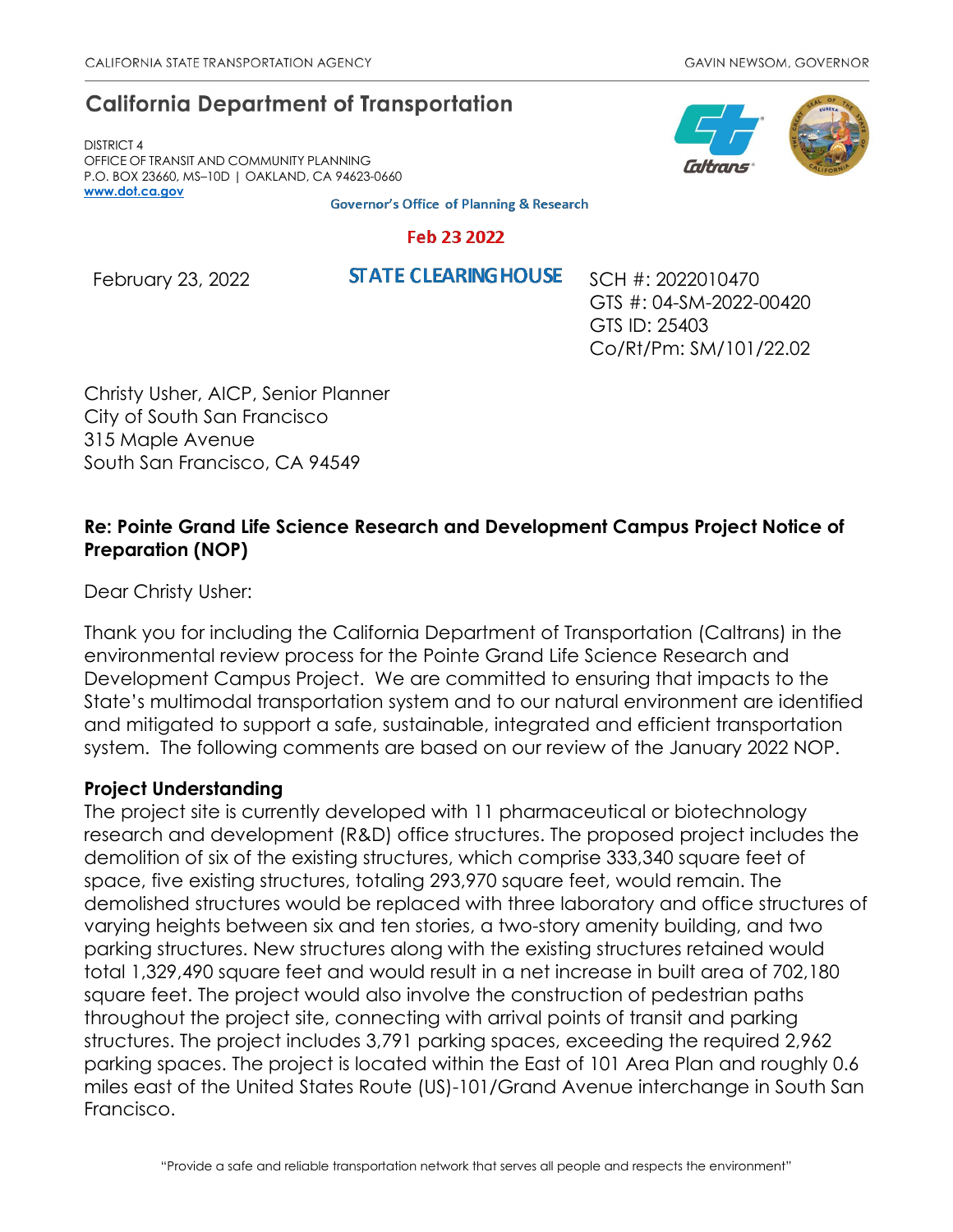Christy Usher, AICP, Senior Planner February 23, 2022 Page 2

#### **Travel Demand Analysis**

With the enactment of Senate Bill (SB) 743, Caltrans is focused on maximizing efficient development patterns, innovative travel demand reduction strategies, and multimodal improvements. For more information on how Caltrans assesses Transportation Impact Studies, please review Caltrans' [Transportation Impact Study](https://dot.ca.gov/-/media/dot-media/programs/transportation-planning/documents/sb-743/2020-05-20-approved-vmt-focused-tisg-a11y.pdf)  [Guide \(](https://dot.ca.gov/-/media/dot-media/programs/transportation-planning/documents/sb-743/2020-05-20-approved-vmt-focused-tisg-a11y.pdf)*[link](https://dot.ca.gov/-/media/dot-media/programs/transportation-planning/documents/sb-743/2020-05-20-approved-vmt-focused-tisg-a11y.pdf)*[\).](https://dot.ca.gov/-/media/dot-media/programs/transportation-planning/documents/sb-743/2020-05-20-approved-vmt-focused-tisg-a11y.pdf)

If the project meets the screening criteria established in the City's adopted Vehicle Miles Traveled (VMT) policy to be presumed to have a less-than-significant VMT impact and exempt from detailed VMT analysis, please provide justification to support the exempt status in alignment with the City's VMT policy. Projects that do not meet the screening criteria should include a detailed VMT analysis in the Draft Environmental Impact Report (DEIR), which should include the following:

- VMT analysis pursuant to the City's guidelines. Projects that result in automobile VMT per capita above the threshold of significance for existing (i.e. baseline) city-wide or regional values for similar land use types may indicate a significant impact. If necessary, mitigation for increasing VMT should be identified. Mitigation should support the use of transit and active transportation modes. Potential mitigation measures that include the requirements of other agencies such as Caltrans are fully enforceable through permit conditions, agreements, or other legally-binding instruments under the control of the City.
- A schematic illustration of walking, biking and auto conditions at the project site and study area roadways.
- The project's primary and secondary effects on pedestrians, bicycles, travelers with disabilities and transit performance should be evaluated, including countermeasures and trade-offs resulting from mitigating VMT increases. Access to pedestrians, bicycle, and transit facilities must be maintained.
- Clarification of the intensity of events/receptions to be held at the location and how the associated travel demand and VMT will be mitigated.

## **Mitigation Strategies**

Location efficiency factors, including community design and regional accessibility, influence a project's impact on the environment. Using Caltrans' *Smart Mobility 2010: A Call to Action for the New Decade*, the proposed project site is identified as a Close-In Compact Community where community design is moderate and regional accessibility is strong.

Given the place, type and size of the project, the DEIR should include a robust Transportation Demand Management (TDM) Program to reduce VMT and greenhouse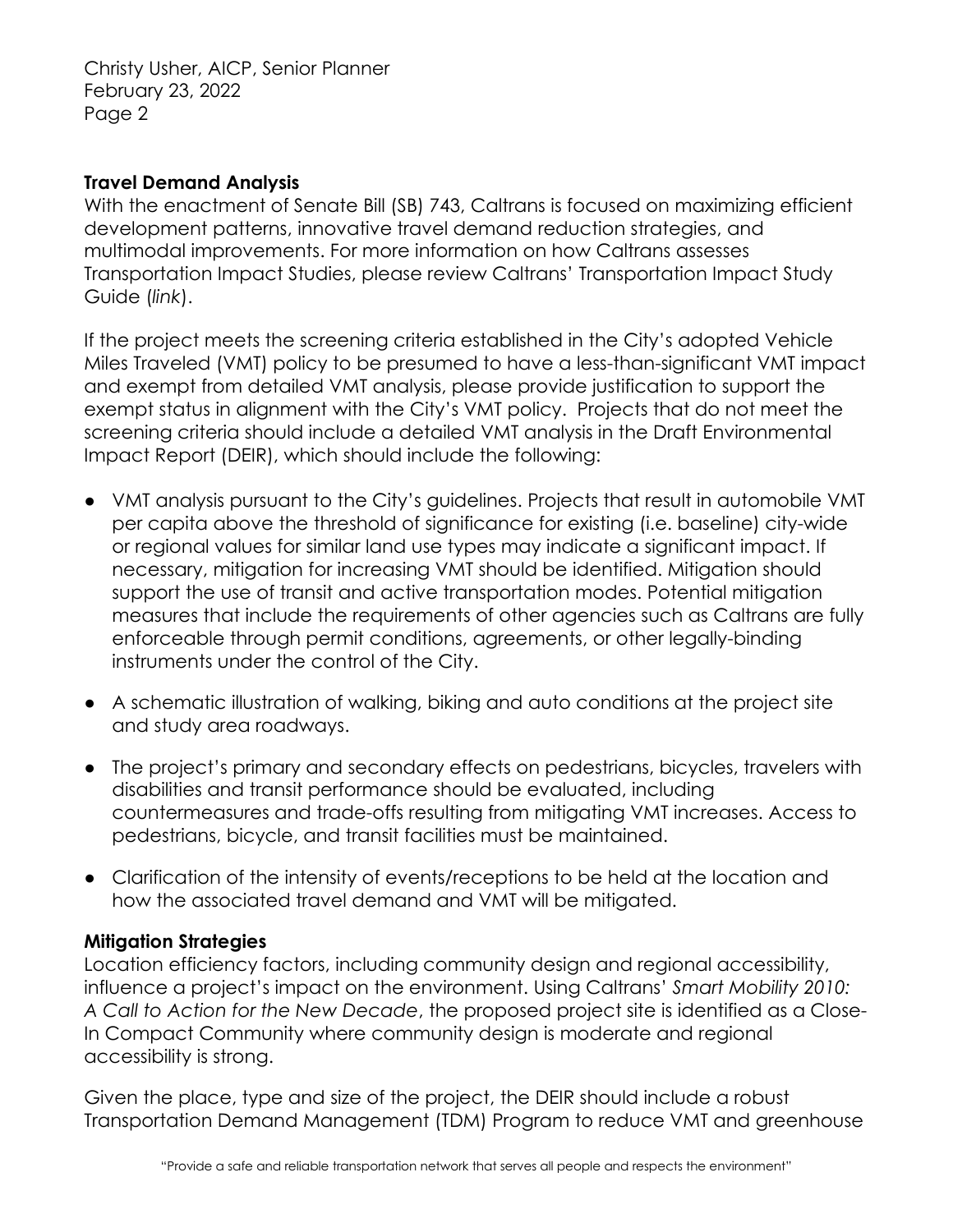Christy Usher, AICP, Senior Planner February 23, 2022 Page 3

gas emissions from future development in this area. The measures listed below have been quantified by California Air Pollution Control Officers Association (CAPCOA) and shown to have different efficiencies reducing regional VMT:

- Orientation of project towards non-auto corridor;
- Incorporation of bicycle lanes in street design;
- Pedestrian network improvements;
- Traffic calming measures;
- Implementation of a neighborhood electric vehicle (EV) network, including designated parking spaces for EVs;
- Limiting parking supply;
- Unbundled parking from property costs;
- Market price public parking;
- Ridesharing programs, Commute Trip Reduction programs, bike sharing programs;
- Transit and trip planning resources such as a commute information kiosk;
- Real-time transit information system;
- Transit access supporting infrastructure (including bus shelter improvements and sidewalk/ crosswalk safety facilities);
- VMT Banking and/or Exchange program;
- Bike parking near transit facilities.
- Employer-based vanpool; and/or
- Telecommuting programs and alternative work schedules

Using a combination of strategies appropriate to the project and the site can reduce VMT, along with related impacts on the environment and State facilities. TDM programs should be documented with annual monitoring reports by a TDM coordinator to demonstrate effectiveness. If the project does not achieve the VMT reduction goals, the reports should also include next steps to take in order to achieve those targets.

Please reach out to Caltrans for further information about TDM measures and a toolbox for implementing these measures in land use projects. Additionally, Federal Highway Administration's Integrating Demand Management into the Transportation Planning Process: A Desk Reference (Chapter 8). The reference is available online at: http://www.ops.fhwa.dot.gov/publications/fhwahop12035/fhwahop12035.pdf.

## **Transportation Impact Fees**

Please identify project-generated travel demand and estimate the costs of transit and active transportation improvements necessitated by the proposed project; viable funding sources such as development and/or transportation impact fees should also be identified. We encourage a sufficient allocation of fair share contributions toward multi-modal and regional transit improvements to fully mitigate cumulative impacts to